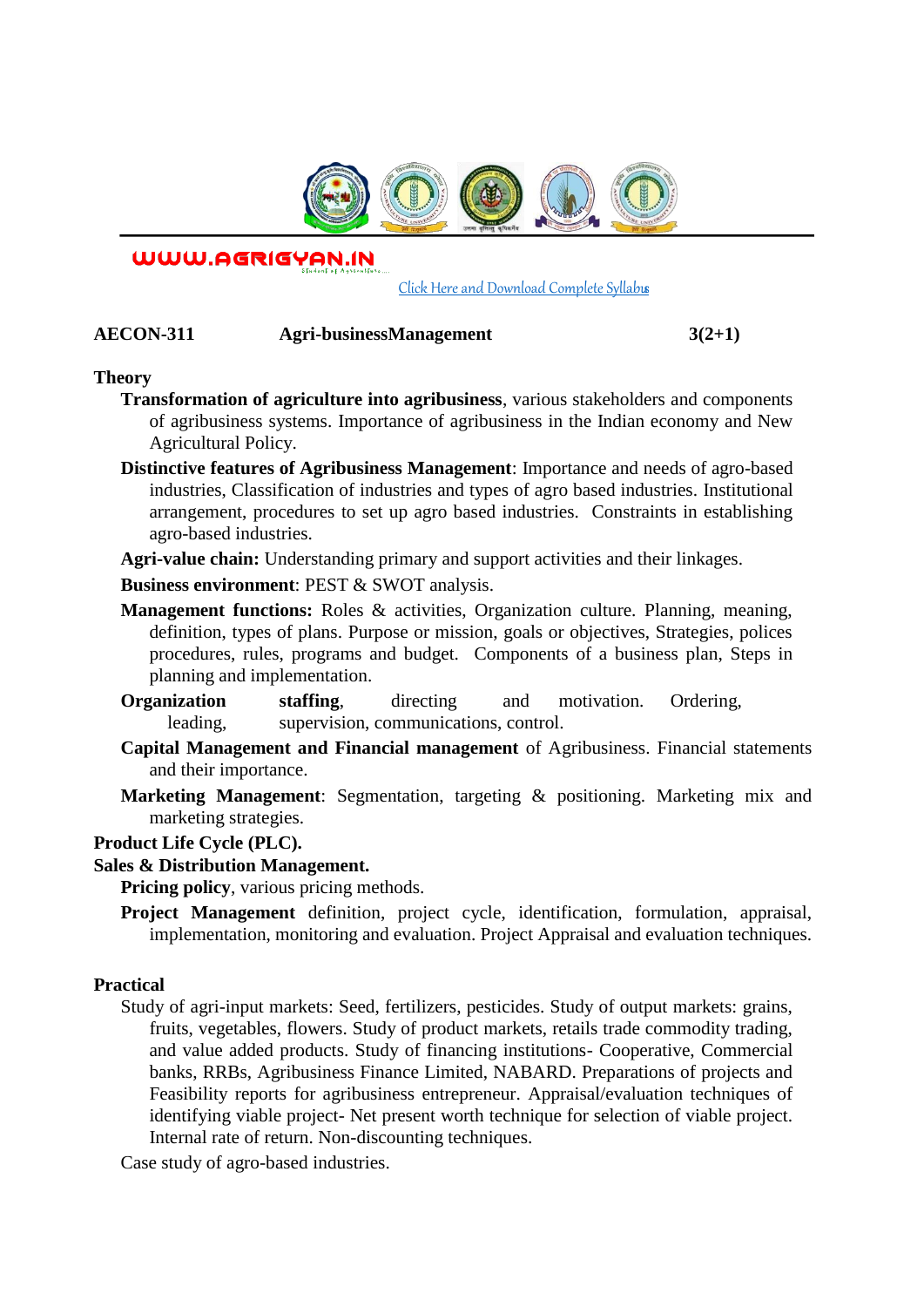Trend and growth rate of prices of agricultural commodities.

| lectures<br>Transformation of agriculture into agribusiness<br>Various stakeholders and components of agribusiness systems<br>1.<br>1<br>Importance of agribusiness in the Indian economy and New<br>$\overline{2}$<br>2.<br><b>Agricultural Policy</b><br>Distinctive features of Agribusiness Management:<br>3.<br>Importance and needs of agro-based industries,<br>$\mathbf{1}$<br>Classification of industries and types of agro based industries<br>1<br>4.<br>Institutional arrangement, procedures to set up agro based industries.<br>5.<br>1<br>Constraints in establishing agro-based industries<br>$\mathbf{1}$<br>6.<br>Agri-value chain<br>Understanding primary and support activities and their linkages<br>7.<br>$\overline{2}$<br><b>Business environment</b><br>PEST & SWOT analysis<br>$\overline{2}$<br>8.<br>Management functions:<br>Roles & activities, Organization culture.<br>$\overline{2}$<br>9.<br>$\overline{2}$<br>Planning, meaning, definition, types of plans.<br>10.<br>Purpose or mission, goals or objectives, Strategies, polices procedures,<br>$\overline{2}$<br>11.<br>rules, programs and budget.<br>Components of<br>business<br>12.<br>plan, Steps in<br>$\mathbf{1}$<br>a<br>planning<br>and implementation<br>Organization setup<br>Staffing, directing and motivation<br>13.<br>1<br>Ordering, leading, supervision, communications, control<br>$\overline{2}$<br>14.<br>Capital Management and Financial management<br>Capital Management and Financial management of Agribusiness<br>$\mathbf{1}$<br>15.<br>16. Financial statements and their importance<br>$\mathbf{1}$<br>Marketing management:<br>Segmentation, targeting & positioning.<br>17.<br>$\mathbf{1}$<br>Marketing mix and marketing strategies.<br>18.<br>1<br>Product life cycle (plc).<br>19.<br>1<br>Sales & distribution management.<br>20.<br>1<br>Pricing policy, various pricing methods.<br>$\mathbf{1}$<br>21.<br>Project management<br>Definition, project cycle,<br>$\mathbf{1}$<br>22.<br>Identification, formulation, appraisal, implementation,<br>$\mathbf{1}$<br>23.<br>Monitoring and evaluation<br>24.<br>1 | S.N. | <b>Topic</b>                                | No. of       |
|------------------------------------------------------------------------------------------------------------------------------------------------------------------------------------------------------------------------------------------------------------------------------------------------------------------------------------------------------------------------------------------------------------------------------------------------------------------------------------------------------------------------------------------------------------------------------------------------------------------------------------------------------------------------------------------------------------------------------------------------------------------------------------------------------------------------------------------------------------------------------------------------------------------------------------------------------------------------------------------------------------------------------------------------------------------------------------------------------------------------------------------------------------------------------------------------------------------------------------------------------------------------------------------------------------------------------------------------------------------------------------------------------------------------------------------------------------------------------------------------------------------------------------------------------------------------------------------------------------------------------------------------------------------------------------------------------------------------------------------------------------------------------------------------------------------------------------------------------------------------------------------------------------------------------------------------------------------------------------------------------------------------------------------------------------------------------------------------------------------------------------------------|------|---------------------------------------------|--------------|
|                                                                                                                                                                                                                                                                                                                                                                                                                                                                                                                                                                                                                                                                                                                                                                                                                                                                                                                                                                                                                                                                                                                                                                                                                                                                                                                                                                                                                                                                                                                                                                                                                                                                                                                                                                                                                                                                                                                                                                                                                                                                                                                                                |      |                                             |              |
|                                                                                                                                                                                                                                                                                                                                                                                                                                                                                                                                                                                                                                                                                                                                                                                                                                                                                                                                                                                                                                                                                                                                                                                                                                                                                                                                                                                                                                                                                                                                                                                                                                                                                                                                                                                                                                                                                                                                                                                                                                                                                                                                                |      |                                             |              |
|                                                                                                                                                                                                                                                                                                                                                                                                                                                                                                                                                                                                                                                                                                                                                                                                                                                                                                                                                                                                                                                                                                                                                                                                                                                                                                                                                                                                                                                                                                                                                                                                                                                                                                                                                                                                                                                                                                                                                                                                                                                                                                                                                |      |                                             |              |
|                                                                                                                                                                                                                                                                                                                                                                                                                                                                                                                                                                                                                                                                                                                                                                                                                                                                                                                                                                                                                                                                                                                                                                                                                                                                                                                                                                                                                                                                                                                                                                                                                                                                                                                                                                                                                                                                                                                                                                                                                                                                                                                                                |      |                                             |              |
|                                                                                                                                                                                                                                                                                                                                                                                                                                                                                                                                                                                                                                                                                                                                                                                                                                                                                                                                                                                                                                                                                                                                                                                                                                                                                                                                                                                                                                                                                                                                                                                                                                                                                                                                                                                                                                                                                                                                                                                                                                                                                                                                                |      |                                             |              |
|                                                                                                                                                                                                                                                                                                                                                                                                                                                                                                                                                                                                                                                                                                                                                                                                                                                                                                                                                                                                                                                                                                                                                                                                                                                                                                                                                                                                                                                                                                                                                                                                                                                                                                                                                                                                                                                                                                                                                                                                                                                                                                                                                |      |                                             |              |
|                                                                                                                                                                                                                                                                                                                                                                                                                                                                                                                                                                                                                                                                                                                                                                                                                                                                                                                                                                                                                                                                                                                                                                                                                                                                                                                                                                                                                                                                                                                                                                                                                                                                                                                                                                                                                                                                                                                                                                                                                                                                                                                                                |      |                                             |              |
|                                                                                                                                                                                                                                                                                                                                                                                                                                                                                                                                                                                                                                                                                                                                                                                                                                                                                                                                                                                                                                                                                                                                                                                                                                                                                                                                                                                                                                                                                                                                                                                                                                                                                                                                                                                                                                                                                                                                                                                                                                                                                                                                                |      |                                             |              |
|                                                                                                                                                                                                                                                                                                                                                                                                                                                                                                                                                                                                                                                                                                                                                                                                                                                                                                                                                                                                                                                                                                                                                                                                                                                                                                                                                                                                                                                                                                                                                                                                                                                                                                                                                                                                                                                                                                                                                                                                                                                                                                                                                |      |                                             |              |
|                                                                                                                                                                                                                                                                                                                                                                                                                                                                                                                                                                                                                                                                                                                                                                                                                                                                                                                                                                                                                                                                                                                                                                                                                                                                                                                                                                                                                                                                                                                                                                                                                                                                                                                                                                                                                                                                                                                                                                                                                                                                                                                                                |      |                                             |              |
|                                                                                                                                                                                                                                                                                                                                                                                                                                                                                                                                                                                                                                                                                                                                                                                                                                                                                                                                                                                                                                                                                                                                                                                                                                                                                                                                                                                                                                                                                                                                                                                                                                                                                                                                                                                                                                                                                                                                                                                                                                                                                                                                                |      |                                             |              |
|                                                                                                                                                                                                                                                                                                                                                                                                                                                                                                                                                                                                                                                                                                                                                                                                                                                                                                                                                                                                                                                                                                                                                                                                                                                                                                                                                                                                                                                                                                                                                                                                                                                                                                                                                                                                                                                                                                                                                                                                                                                                                                                                                |      |                                             |              |
|                                                                                                                                                                                                                                                                                                                                                                                                                                                                                                                                                                                                                                                                                                                                                                                                                                                                                                                                                                                                                                                                                                                                                                                                                                                                                                                                                                                                                                                                                                                                                                                                                                                                                                                                                                                                                                                                                                                                                                                                                                                                                                                                                |      |                                             |              |
|                                                                                                                                                                                                                                                                                                                                                                                                                                                                                                                                                                                                                                                                                                                                                                                                                                                                                                                                                                                                                                                                                                                                                                                                                                                                                                                                                                                                                                                                                                                                                                                                                                                                                                                                                                                                                                                                                                                                                                                                                                                                                                                                                |      |                                             |              |
|                                                                                                                                                                                                                                                                                                                                                                                                                                                                                                                                                                                                                                                                                                                                                                                                                                                                                                                                                                                                                                                                                                                                                                                                                                                                                                                                                                                                                                                                                                                                                                                                                                                                                                                                                                                                                                                                                                                                                                                                                                                                                                                                                |      |                                             |              |
|                                                                                                                                                                                                                                                                                                                                                                                                                                                                                                                                                                                                                                                                                                                                                                                                                                                                                                                                                                                                                                                                                                                                                                                                                                                                                                                                                                                                                                                                                                                                                                                                                                                                                                                                                                                                                                                                                                                                                                                                                                                                                                                                                |      |                                             |              |
|                                                                                                                                                                                                                                                                                                                                                                                                                                                                                                                                                                                                                                                                                                                                                                                                                                                                                                                                                                                                                                                                                                                                                                                                                                                                                                                                                                                                                                                                                                                                                                                                                                                                                                                                                                                                                                                                                                                                                                                                                                                                                                                                                |      |                                             |              |
|                                                                                                                                                                                                                                                                                                                                                                                                                                                                                                                                                                                                                                                                                                                                                                                                                                                                                                                                                                                                                                                                                                                                                                                                                                                                                                                                                                                                                                                                                                                                                                                                                                                                                                                                                                                                                                                                                                                                                                                                                                                                                                                                                |      |                                             |              |
|                                                                                                                                                                                                                                                                                                                                                                                                                                                                                                                                                                                                                                                                                                                                                                                                                                                                                                                                                                                                                                                                                                                                                                                                                                                                                                                                                                                                                                                                                                                                                                                                                                                                                                                                                                                                                                                                                                                                                                                                                                                                                                                                                |      |                                             |              |
|                                                                                                                                                                                                                                                                                                                                                                                                                                                                                                                                                                                                                                                                                                                                                                                                                                                                                                                                                                                                                                                                                                                                                                                                                                                                                                                                                                                                                                                                                                                                                                                                                                                                                                                                                                                                                                                                                                                                                                                                                                                                                                                                                |      |                                             |              |
|                                                                                                                                                                                                                                                                                                                                                                                                                                                                                                                                                                                                                                                                                                                                                                                                                                                                                                                                                                                                                                                                                                                                                                                                                                                                                                                                                                                                                                                                                                                                                                                                                                                                                                                                                                                                                                                                                                                                                                                                                                                                                                                                                |      |                                             |              |
|                                                                                                                                                                                                                                                                                                                                                                                                                                                                                                                                                                                                                                                                                                                                                                                                                                                                                                                                                                                                                                                                                                                                                                                                                                                                                                                                                                                                                                                                                                                                                                                                                                                                                                                                                                                                                                                                                                                                                                                                                                                                                                                                                |      |                                             |              |
|                                                                                                                                                                                                                                                                                                                                                                                                                                                                                                                                                                                                                                                                                                                                                                                                                                                                                                                                                                                                                                                                                                                                                                                                                                                                                                                                                                                                                                                                                                                                                                                                                                                                                                                                                                                                                                                                                                                                                                                                                                                                                                                                                |      |                                             |              |
|                                                                                                                                                                                                                                                                                                                                                                                                                                                                                                                                                                                                                                                                                                                                                                                                                                                                                                                                                                                                                                                                                                                                                                                                                                                                                                                                                                                                                                                                                                                                                                                                                                                                                                                                                                                                                                                                                                                                                                                                                                                                                                                                                |      |                                             |              |
|                                                                                                                                                                                                                                                                                                                                                                                                                                                                                                                                                                                                                                                                                                                                                                                                                                                                                                                                                                                                                                                                                                                                                                                                                                                                                                                                                                                                                                                                                                                                                                                                                                                                                                                                                                                                                                                                                                                                                                                                                                                                                                                                                |      |                                             |              |
|                                                                                                                                                                                                                                                                                                                                                                                                                                                                                                                                                                                                                                                                                                                                                                                                                                                                                                                                                                                                                                                                                                                                                                                                                                                                                                                                                                                                                                                                                                                                                                                                                                                                                                                                                                                                                                                                                                                                                                                                                                                                                                                                                |      |                                             |              |
|                                                                                                                                                                                                                                                                                                                                                                                                                                                                                                                                                                                                                                                                                                                                                                                                                                                                                                                                                                                                                                                                                                                                                                                                                                                                                                                                                                                                                                                                                                                                                                                                                                                                                                                                                                                                                                                                                                                                                                                                                                                                                                                                                |      |                                             |              |
|                                                                                                                                                                                                                                                                                                                                                                                                                                                                                                                                                                                                                                                                                                                                                                                                                                                                                                                                                                                                                                                                                                                                                                                                                                                                                                                                                                                                                                                                                                                                                                                                                                                                                                                                                                                                                                                                                                                                                                                                                                                                                                                                                |      |                                             |              |
|                                                                                                                                                                                                                                                                                                                                                                                                                                                                                                                                                                                                                                                                                                                                                                                                                                                                                                                                                                                                                                                                                                                                                                                                                                                                                                                                                                                                                                                                                                                                                                                                                                                                                                                                                                                                                                                                                                                                                                                                                                                                                                                                                |      |                                             |              |
|                                                                                                                                                                                                                                                                                                                                                                                                                                                                                                                                                                                                                                                                                                                                                                                                                                                                                                                                                                                                                                                                                                                                                                                                                                                                                                                                                                                                                                                                                                                                                                                                                                                                                                                                                                                                                                                                                                                                                                                                                                                                                                                                                |      |                                             |              |
|                                                                                                                                                                                                                                                                                                                                                                                                                                                                                                                                                                                                                                                                                                                                                                                                                                                                                                                                                                                                                                                                                                                                                                                                                                                                                                                                                                                                                                                                                                                                                                                                                                                                                                                                                                                                                                                                                                                                                                                                                                                                                                                                                |      |                                             |              |
|                                                                                                                                                                                                                                                                                                                                                                                                                                                                                                                                                                                                                                                                                                                                                                                                                                                                                                                                                                                                                                                                                                                                                                                                                                                                                                                                                                                                                                                                                                                                                                                                                                                                                                                                                                                                                                                                                                                                                                                                                                                                                                                                                |      |                                             |              |
|                                                                                                                                                                                                                                                                                                                                                                                                                                                                                                                                                                                                                                                                                                                                                                                                                                                                                                                                                                                                                                                                                                                                                                                                                                                                                                                                                                                                                                                                                                                                                                                                                                                                                                                                                                                                                                                                                                                                                                                                                                                                                                                                                |      |                                             |              |
|                                                                                                                                                                                                                                                                                                                                                                                                                                                                                                                                                                                                                                                                                                                                                                                                                                                                                                                                                                                                                                                                                                                                                                                                                                                                                                                                                                                                                                                                                                                                                                                                                                                                                                                                                                                                                                                                                                                                                                                                                                                                                                                                                |      |                                             |              |
|                                                                                                                                                                                                                                                                                                                                                                                                                                                                                                                                                                                                                                                                                                                                                                                                                                                                                                                                                                                                                                                                                                                                                                                                                                                                                                                                                                                                                                                                                                                                                                                                                                                                                                                                                                                                                                                                                                                                                                                                                                                                                                                                                |      |                                             |              |
|                                                                                                                                                                                                                                                                                                                                                                                                                                                                                                                                                                                                                                                                                                                                                                                                                                                                                                                                                                                                                                                                                                                                                                                                                                                                                                                                                                                                                                                                                                                                                                                                                                                                                                                                                                                                                                                                                                                                                                                                                                                                                                                                                |      |                                             |              |
|                                                                                                                                                                                                                                                                                                                                                                                                                                                                                                                                                                                                                                                                                                                                                                                                                                                                                                                                                                                                                                                                                                                                                                                                                                                                                                                                                                                                                                                                                                                                                                                                                                                                                                                                                                                                                                                                                                                                                                                                                                                                                                                                                |      |                                             |              |
|                                                                                                                                                                                                                                                                                                                                                                                                                                                                                                                                                                                                                                                                                                                                                                                                                                                                                                                                                                                                                                                                                                                                                                                                                                                                                                                                                                                                                                                                                                                                                                                                                                                                                                                                                                                                                                                                                                                                                                                                                                                                                                                                                | 25.  | Project Appraisal and evaluation techniques | $\mathbf{1}$ |